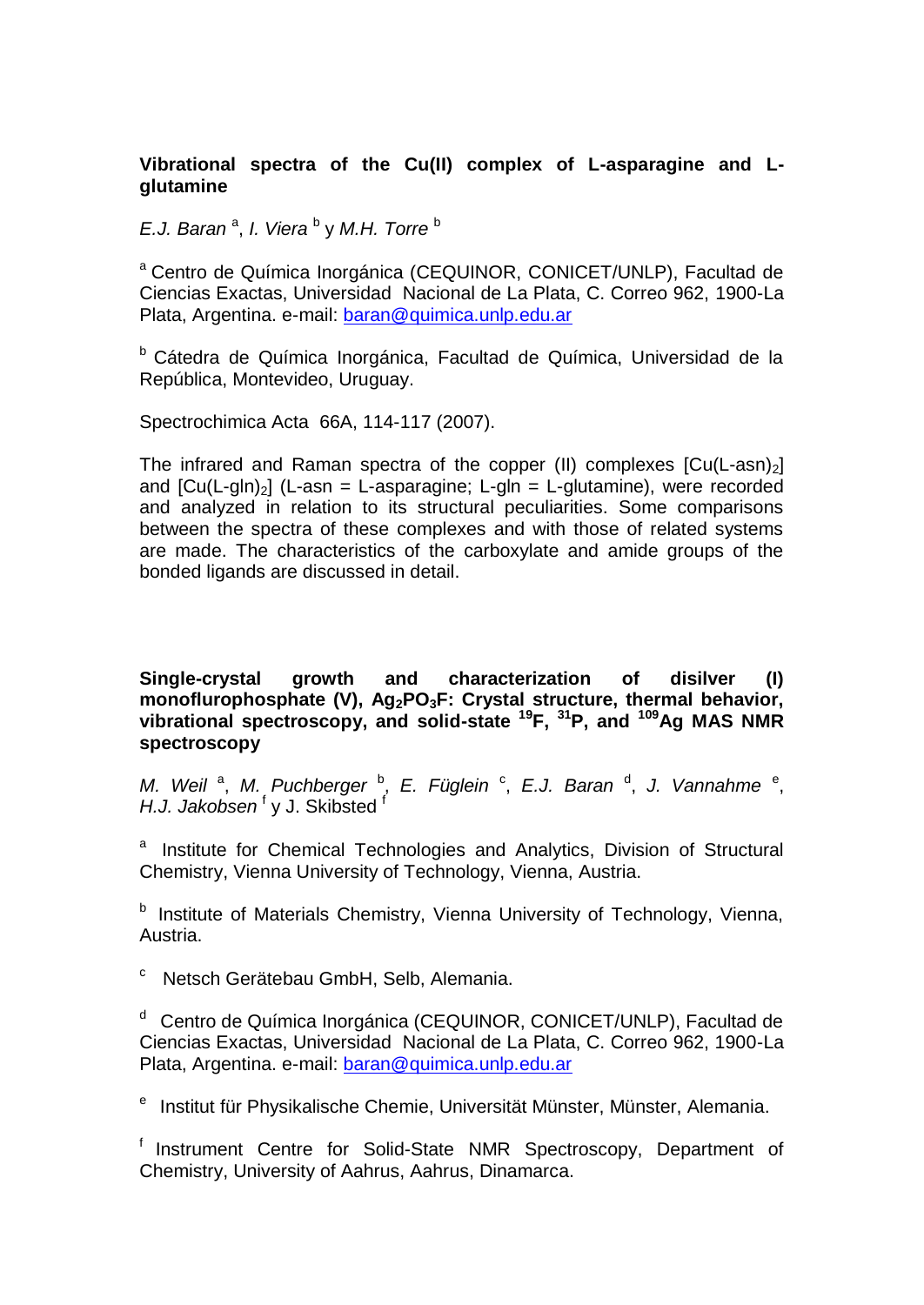Inorganic Chemistry 46, 801-808 (2007).

Single crystals of  $Aq_2PQ_3F$  were obtained by slow evaporation of a diluted aqueous solution. It adopts a new structure type and crystallizes in the monoclinic space group  $C2/c$  with  $Z = 8$ . The nmonofluorophosphate anion deviates slightly from  $C_{3v}$  symmetry and exhibits the characteristic differences in bond lengths, with a mean of 1.510 Å for the P.O bonds and one considerable longer P-F bond of 1.575(2) Å. The compound was further characterized by vibrational (IR and Raman) spectroscopy and solid state  $^{17}F$ , <sup>31</sup>P and <sup>107</sup>Ag MAS NMR spectroscopy. Thermal analysis (TG, DSC) revealed a reversible phase transition at  $308$   $\pm$  C, which is very close to the decomposition range of  $Ag_2PO_3F$ . Under release of POF<sub>3</sub>,  $Ag_4P_2O_7$  and  $Aq_3PO_4$  are the thermal decomposition products at temperatures above  $450 \pm C$ .

### **Vibrational spectra of clioquinol and its Cu(II) complex**

C.C. Wagner<sup>a</sup>, S. Calvo<sup>b</sup>, M.H. Torre<sup>b</sup> y E.J. Baran<sup>c</sup>

<sup>a</sup> Departamento de Ingeniería Química, Facultad de Ingeniería, Universidad Nacional del Centro de la Provincia de Buenos Aires, 7400-Olavarria, Argentina.

<sup>b</sup> Cátedra de Química Inorgánica, Facultad de Química, Universidad de la República, Montevideo, Uruguay.

<sup>c</sup> Centro de Química Inorgánica (CEQUINOR, CONICET/UNLP), Facultad de Ciencias Exactas, Universidad Nacional de La Plata, C. Correo 962, 1900-La Plata, Argentina. e-mail: [baran@quimica.unlp.edu.ar](mailto:baran@quimica.unlp.edu.ar)

Journal of Raman Spectroscopy 38, 373-376 (2007).

 The infrared and Raman spectra of 5-chloro-7-iodo-8-hydroxyquinoline (clioquinol, CQ) and that of its Cu(II) complex of stoichiometry  $[Cu(CQ)<sub>2</sub>]$  were recorded and briefly discussed. Some comparisons were made with related complexes. The interest of the investigated systems in relation to Alzheimer's disease is briefly commented.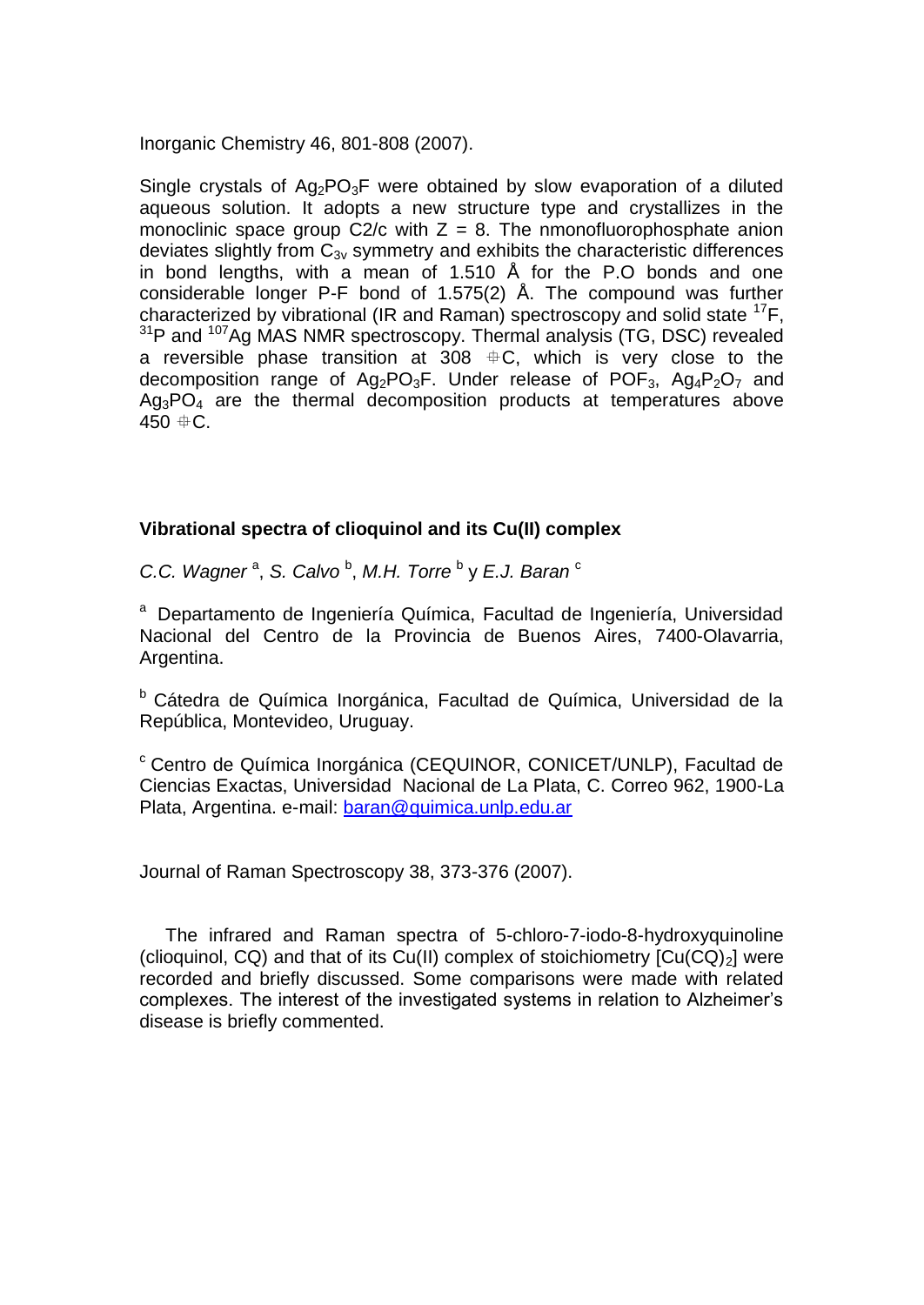## **X-ray structure and EPR behavior of a new dimeric copper(II) complex with 4-amino-N-(5-methoxy-2-pyrimidinyl)benzenesulfonamide**

J. Ellena<sup>a</sup>, E. Kremer<sup>b</sup>, G. Facchin<sup>b</sup>, E.J. Baran<sup>c</sup>, O.R. Nascimento<sup>d</sup>, A.J. Costa-Filho<sup>d</sup> y M.H. Torre<sup>b</sup>

<sup>a</sup> Laboratorio de Cristalografía, Instituto de Física de São Carlos, Universidade de São Paulo, São Carlos (SP), Brasil.

<sup>b</sup> Cátedra de Química Inorgánica, Facultad de Química, Universidad de la República, Montevideo, Uruguay.

<sup>c</sup> Centro de Química Inorgánica (CEQUINOR, CONICET/UNLP), Facultad de Ciencias Exactas, Universidad Nacional de La Plata, C. Correo 962, 1900-La Plata, Argentina. e-mail: [baran@quimica.unlp.edu.ar](mailto:baran@quimica.unlp.edu.ar)

<sup>d</sup> Grupo de Biofisica Sergio Mascarenhas, Instituto de Física de São Carlos, Universidade de São Paulo, São Carlos (SP), Brasil.

Polyhedron 26, 3277-3285 (2007).

A new complex,  $\left[\text{Cu}_{2}\right(\text{sulfameter})_{4}]_{3}.2.5\text{H}_{2}\text{O}$  (sulfameter = 4-amino-N-(5methoxy-2-pyrimidinyl)benzenesulfonamide), has been synthesized. Its structure has been determined by single-crystal X-ray diffraction and its spectroscopic properties (EPR, IR, Raman, UV-Vis) have been analyzed. The structure presented three different dimeric units in the unit cell and the EPR spectra, characteristic of antiferromagnetically coupled dimmers, revealed two magnetically different dimeric environments.

# **Mean amplitudes of vibration of the BrO3F<sup>2</sup> - anion**

*E.J. Baran*

Centro de Química Inorgánica (CEQUINOR, CONICET/UNLP), Facultad de Ciencias Exactas, Universidad Nacional de La Plata, C. Correo 962, 1900-La Plata, Argentina. e-mail: [baran@quimica.unlp.edu.ar](mailto:baran@quimica.unlp.edu.ar) 

Journal of the Argentine Chemical Society 94, 1-4 (2006).

The mean amplitudes of vibration of the recently characterized  $BrO_3F_2$ anion, containing Br(VII), were calculated from its spectroscopic and structural data in the temperature range between 0 and 1000 K. The results are compared with those of related species and the bond peculiarities of the new anion are also briefly discussed.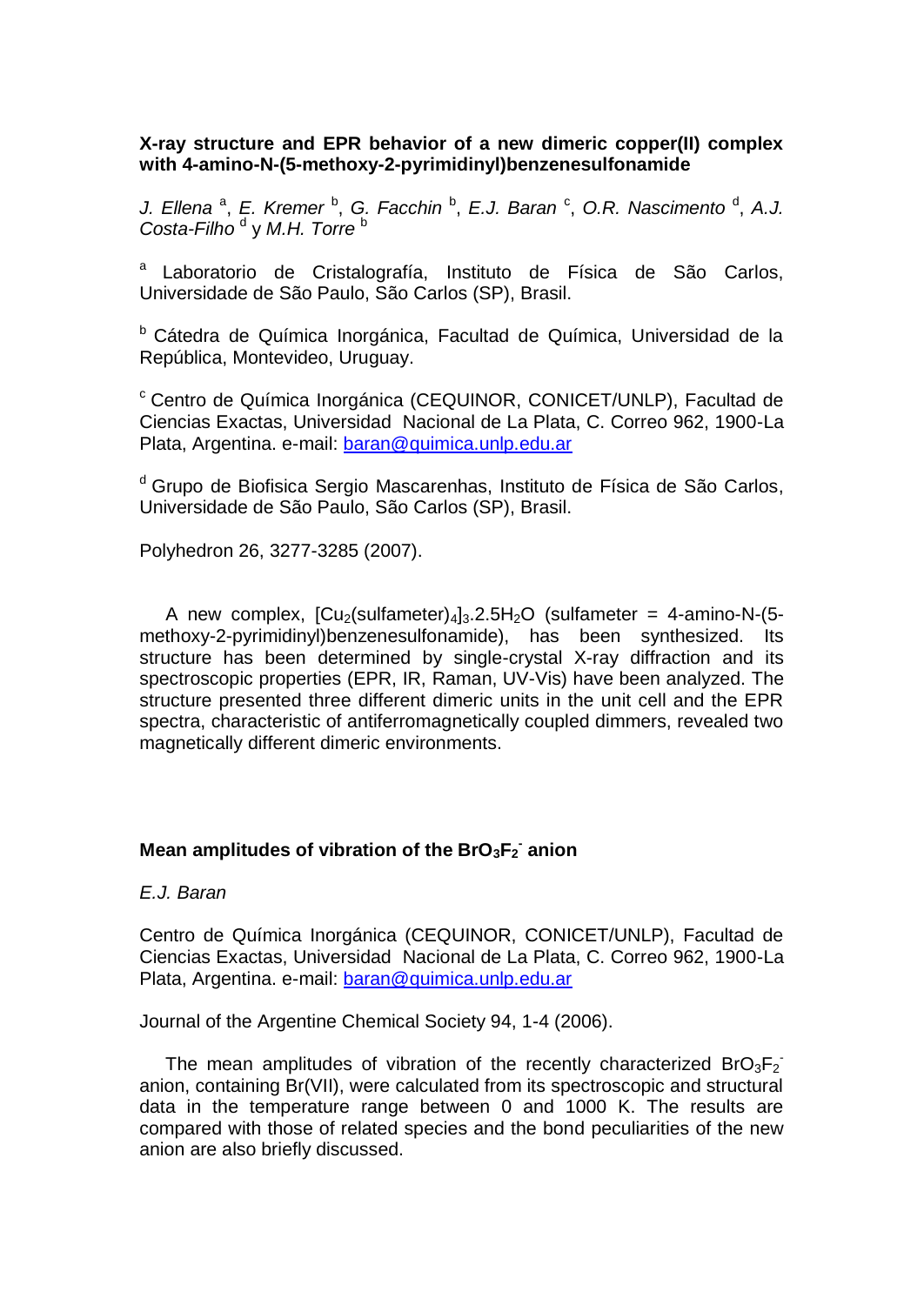# **Mean amplitudes of vibration of OsO3F<sup>2</sup>**

#### *E.J. Baran*

Centro de Química Inorgánica (CEQUINOR, CONICET/UNLP), Facultad de Ciencias Exactas, Universidad Nacional de La Plata, C. Correo 962, 1900-La Plata, Argentina. e-mail: [baran@quimica.unlp.edu.ar](mailto:baran@quimica.unlp.edu.ar) 

Physical Chemistry, An Indian Journal 2, 101-103 (2007).

The mean amplitudes of vibration of  $OSO_3F_2$ , one of the rare examples of an  $EO<sub>3</sub>F<sub>2</sub>$  molecule possessing a trigonal bipyramidal structure, were calculated from known spectroscopic and structural data in the temperature range between 0 and 1000 K. The results are compared with those of related species and the bond peculiarities of the molecule are also briefly discussed.

### **La nueva farmacoterapia inorgánica. XVIII. Compuestos de lantánidos**

### *E.J. Baran*

Centro de Química Inorgánica (CEQUINOR, CONICET/UNLP), Facultad de Ciencias Exactas, Universidad Nacional de La Plata, C. Correo 962, 1900-La Plata, Argentina. e-mail: [baran@quimica.unlp.edu.ar](mailto:baran@quimica.unlp.edu.ar) 

Latin American Journal of Pharmacy 26, 626-634 (2007).

 Se presentan las características relevantes de la química de los lantánidos y su posible impacto en sistemas biológicos. Luego se discuten diversos aspectos relacionados con la actividad farmacológica de algunos elementos de este grupo, en particular su actividad antiemética, antimicrobiana y antitumoral. Asimismo, se analiza el impacto del carbonato de lantano para el tratamiento de hiperfosfatemias y de los nuevos complejos de gadolinio que se utilizan como agentes de contraste en estudios de resonancia magnética nuclear. También se analiza el potencial de algunos radiofármacos conteniendo metales de este grupo. Finalmente, se hacen breves comentarios sobre la toxicidad de estos elementos.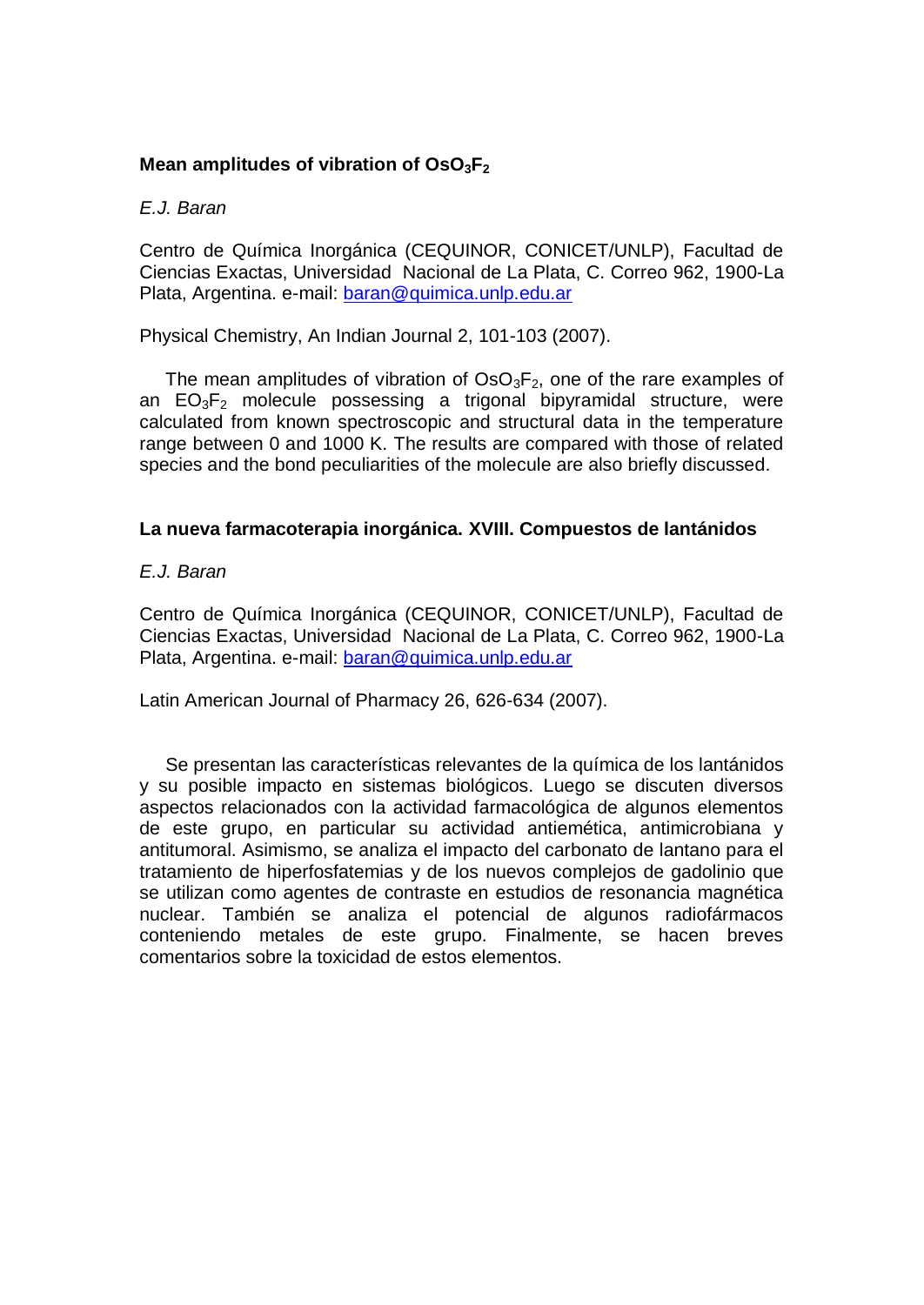# **Spectroscopic caharacterization of a VO2+ complex of oxodiacetic acid and its bioactivity on osteoblast-like cells in culture**

*J. Rivadeneira <sup>a</sup> , D.A. Barrio <sup>a</sup>* , *S.B. Etcheverry a,b* y *E.J. Baran<sup>b</sup>*

*<sup>a</sup>* Cátedra de Bioquímica Patológica, Facultad de Ciencias Exactas, Universidad Nacional de La Plata, 1900-La Plata, Argentina.

*<sup>b</sup>* Centro de Química Inorgánica (CEQUINOR, CONICET/UNLP), Facultad de Ciencias Exactas, Universidad Nacional de La Plata, C. Correo 962, 1900-La Plata, Argentina. e-mail: baran@quimica.unlp.edu.ar

Biological Trace Element Research 118, 159-166 (2007).

The oxovanadium(IV) complex of oxodiacetic acid  $(H_2$ oda) of stoichiometry  $[VO(oda)(H<sub>2</sub>O)<sub>2</sub>]$ , which presents an unprecedented tridentate OOO coordination, was thoroughly characterized by infrared, Raman, electronic, and EPR spectroscopies. The biological activity of the complex on the cell proliferation and differentiation were tested on osteoblast-like cells (MC3T3E1 osteoblastic mouse calvaria-derived cells and UMR106 rat osteosarcoma-derived cells) in culture. The complex caused inhibition of cellular proliferation in both osteoblast-like cells in culture, but the cytotoxicity was stronger in the normal (MC3T3E1) than in the tumoral (UMR106) osteoblasts. The effect of the complex in cell differentiation was tested through the specific activity of alkaline phosphatase of the UMR106 cells since they expressed a high activity of this enzyme. As occurs with other vanadium compounds  $[VO(oda)(H<sub>2</sub>O)<sub>2</sub>]$  is an inhibitory agent of osteoblast differentiation.

## **Vibrational spectra of palladium 5-nitrofuryl thiosemicarbazone complexes: Experimental and theoretical study**

*D. Gambino <sup>a</sup>* , *L. Otero <sup>a</sup>* , *M. Vieites <sup>a</sup>* , *M Boiani <sup>b</sup>* , *M. González <sup>b</sup>* , *E.J. Baran <sup>c</sup>* y *H Cerecetto <sup>b</sup>*

*<sup>a</sup>* Cátedra de Química Inorgánica, Facultad de Química, Universidad de la República, Montevideo, Uruguay.

*<sup>b</sup>* Departamento de Química Orgánica, Facultad de Química y Facultad de Ciencias, Universidad de la República, Montevideo, Uruguay.

*<sup>c</sup>* Centro de Química Inorgánica (CEQUINOR, CONICET/UNLP), Facultad de Ciencias Exactas, Universidad Nacional de La Plata, C. Correo 962, 1900-La Plata, Argentina. e-mail: [baran@quimica.unlp.edu.ar](mailto:baran@quimica.unlp.edu.ar)

Spectrochimica Acta 68A, 341-348 (2007).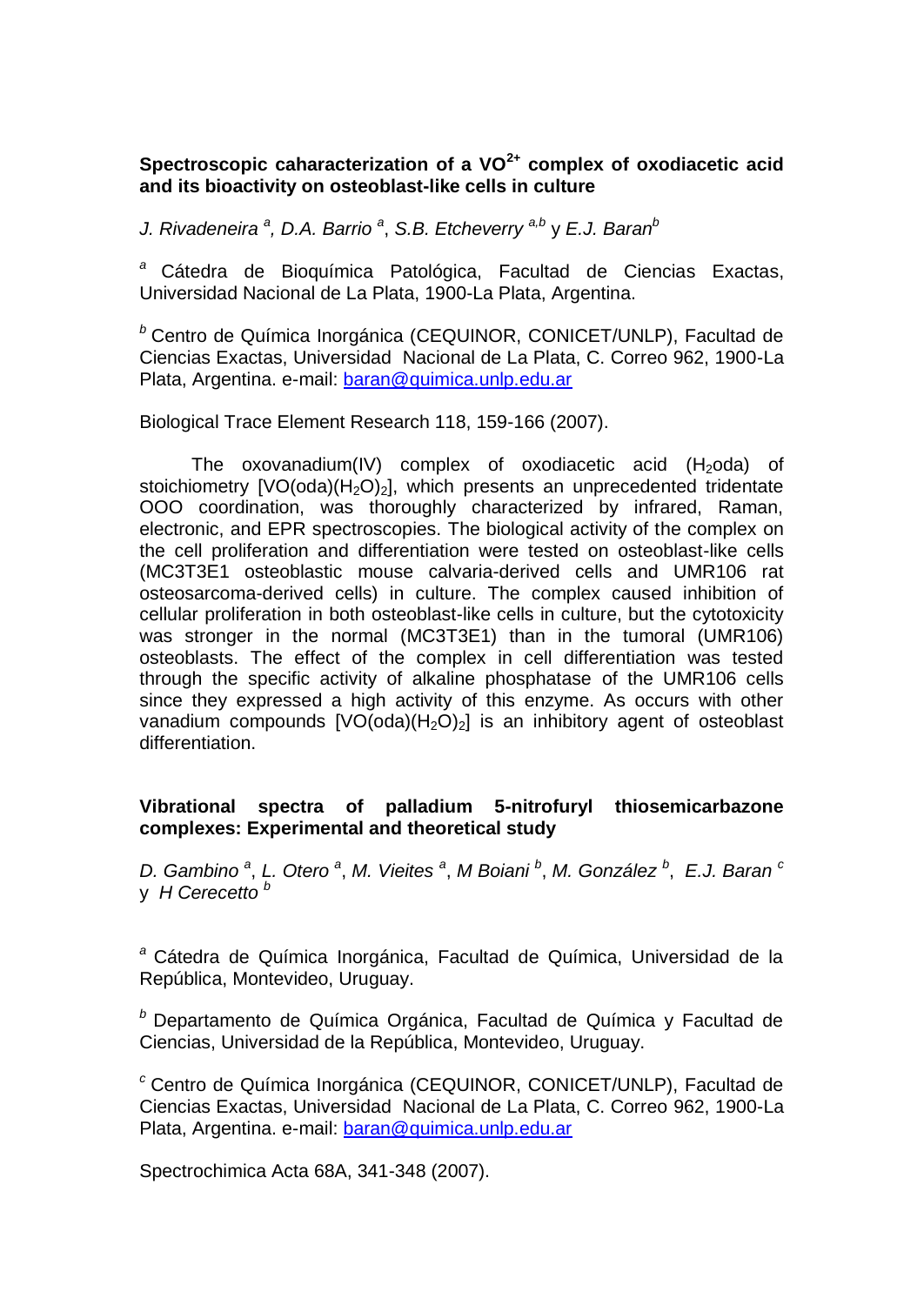The vibrational spectroscopic behavior of a series of 16 Pd(II) complexes with 8 bioactive nitrofuran containing thiosemicarbazones as ligands has been studied in the solid state. Experimental spectra were satisfactorily described by density functional theory (DFT) calculations. A characteristic vibrational spectroscopic pattern could be defined for this type of complexes.

## **Vibrational and electronic spectra of synthetic moolooite**

*M.C. D'Antonio a,b* , *D. Palacios <sup>a</sup>* , *L. Coggiola <sup>a</sup>* y *E.J. Baran <sup>c</sup>*

*<sup>a</sup>* Departamento de Ciencias Básicas, UTN-Unidad Académica Río Gallegos, 9400 Río Gallegos, Argentina.

*<sup>b</sup>* Departamento de Ciencias Exactas y Naturales, Universidad Nacional de la Patagonia Austral, 9400 Río Gallegos, Argentina.

*<sup>c</sup>* Centro de Química Inorgánica (CEQUINOR, CONICET/UNLP), Facultad de Ciencias Exactas, Universidad Nacional de La Plata, C. Correo 962, 1900-La Plata, Argentina. e-mail: [baran@quimica.unlp.edu.ar](mailto:baran@quimica.unlp.edu.ar)

Spectrochimica Acta 68A, 424-426 (2007).

The infrared and Raman spectra of synthetic moolooite,  $Cu(C<sub>2</sub>O<sub>4</sub>)$ .nH<sub>2</sub>O, were recorded and analyzed on the basis of its structural characteristics and by comparison with related species. The thermogravimetric analysis of the investigated samples show that the water content n, was equal to 0.2. The electronic (reflectance) spectrum of the complex was also recorded and briefly discussed.

## **A new supramolecular assembly obtained by reaction between thiosaccharin and hexamethylenediamine**

*E.J. Baran <sup>a</sup>* ,*O.E. Piro <sup>b</sup>* y *J. Zinczuk <sup>c</sup>*

*<sup>a</sup>* Centro de Química Inorgánica (CEQUINOR, CONICET/UNLP), Facultad de Ciencias Exactas, Universidad Nacional de La Plata, C. Correo 962, 1900-La Plata, Argentina. e-mail: [baran@quimica.unlp.edu.ar](mailto:baran@quimica.unlp.edu.ar)

*<sup>b</sup>* Departamento de Física e Instituto IFLP (CONICET), Facultad de Ciencias Exactas, Universidad Nacional de La Plata, 1900-La Plata, Argentina.

*c* Instituto de Química Orgánica de Síntesis (IQUIOS, CONICET/UNR), Facultad de Ciencias Bioquímicas y Farmacéuticas, Universidad Nacional de Rosario, 2000-Rosario, Argentina.